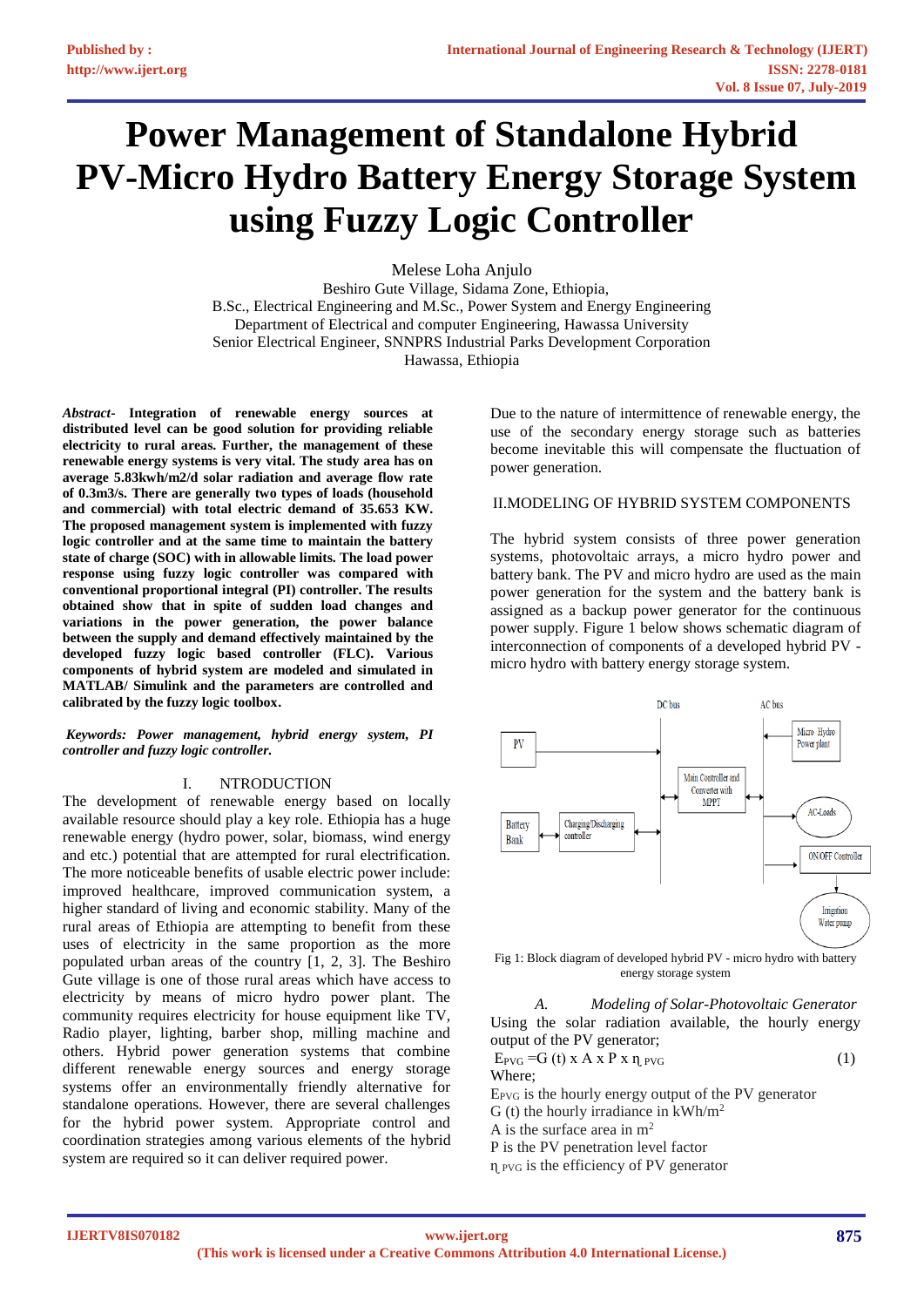*B. Modeling of Micro Hydro*  Power obtained from hydropower generator can be given as

$$
P = Q \times H \times e \times g (kW)
$$
 (2)  
Where

P: Generator Output Power (kW)

H: The water head in meters (m)

Q: The water flow  $(m^3/s)$ 

e: The total efficiency, overall efficiency of hydropower generator (%)

g: 9.81 is a constant, acceleration due to gravity in  $m/s^2$ *C. Modeling of Converter*

In the developed scheme, a converter contains both rectifier and inverter. PV energy generator and battery subsystems are connected with DC bus while micro hydro generating unit subsystem is connected with AC bus. The electric loads connected in this scheme are AC loads.

The rectifier model is given below:

 $E_{\text{REC-OUT}}(t) = E_{\text{REC-IN}}(t)$  x  $\eta_{\text{REC}}$  (3)

 $E_{\text{REG-IN}}(t) = E_{\text{SUB-AC}}(t)$ 

At any time t,

 $E_{SUR-AC}$  (t) =  $E_{MHG}$  (t)- $E_{LOAD}$  (t).

The inverter model for photovoltaic generator and battery bank are given below:

 $E_{\text{PVG-IN}}(t) = E_{\text{PVG}}(t)$  x  $\eta$  INV,

 $E_{BAT-INV} (t) = [(E_{BAT} (t-1)-E_{LOAD} (t))/(\eta_{INV} x \eta_{DCHG})]$  (4)

Where;

 $E_{REC\text{-OUT}}$  (t) is the hourly energy output from rectifier, kWh

 $E_{\text{REC-IN}}$  (t) is the hourly energy input to rectifier, kWh

 $E<sub>SUR-AC</sub>$  (t) is the amount of surplus energy from AC sources, kWh

EMHG is the hourly energy generated by micro hydro generator, kWh

ELOAD (t) is energy supplied to the load, (kWh)

 $E_{\text{PVG-IN}}$  (t) is the hourly energy output from inverter, kWh

 $E_{PVG}$  (t) is the hourly energy output of the PV generator

 $\eta$  REC is the efficiency of rectifier

 $\eta$  INV is the efficiency of inverter

ɳ DCHG isthe battery discharging efficiency

 $E<sub>BAT-INV</sub>$  (t) is the hourly energy output from inverter (in case of battery), kWh

 $E_{BAT}$  (t-1) is the energy stored in battery at hour t-1, kWh

## *D. Modeling of Charge Controller*

To prevent overcharging of a battery, a charge controller is used to sense when the batteries are fully charged and to stop or reduce the amount of energy flowing from the energy source to the batteries. The model of the charge controller is presented below:

| $E_{CC-OUT}$ (t) = $E_{CC-IN}$ (t) x $\eta_{CC}$ | (5) |
|--------------------------------------------------|-----|
|                                                  |     |

 $E_{CC-IN} (t) = E_{REC-OUT} (t) + E_{SUR-DC} (t)$  (6)

Where;

 $E_{CC-OUT}$  (t) is the hourly energy output from charge controller, kWh

 $E_{CC-IN}$  (t) is the hourly energy input to charge controller, kWh

 $E_{\text{SUR-DC}}$  is the amount of surplus energy from DC source (PV panels); kWh

 $\eta_{\text{CC}}$  is the efficiency of charge controller

## *E. Modeling of Battery Bank*

During the charging process, when the total output of all generators exceeds the load demand, the available battery bank capacity at time,

 $E_{BAT} (t) = E_{BAT} (t-1) - E_{CC-OUT} (t) X \eta_{CHG}$  (7) On the other hand, when the load demand is greater than the available energy generated, the battery bank is in discharging state. Therefore, the available battery bank capacity at time t,

$$
E_{BAT} (t) = E_{BAT} (t-1) - E_{Needed} (t)
$$
\nWhere; (8)

 $E_{BAT}$  (t) is the energy stored in battery at hour t, kWh  $E_{BAT}$  (t-1) is the energy stored in battery at hour t-1, kWh  $E_{CC-OUT}$  (t) is the hourly energy output from charge controller, kWh

 $E_{\text{Needed}}(t)$  is the hourly load demand or energy needed at a particular period of time

 $\eta$  CHG is the battery charging efficiency.

#### III. RENEWABLE ENERGY RESOURCE ASSESSMENT AND LOAD PROFILE *A. Solar Resource Assessment*

Daily averages of the world solar radiation based on horizontal surfaces can be obtained from the NASA Surface Meteorology and NASA solar energy website. Annual average global solar radiation per day of the study area is  $5.83$  kWh/m<sup>2</sup>/day. The low global radiation relatively seen between July to October because this period is cloudy and rainy. Besides that, the clearness index monthly average is about 0.583.

| <b>Month</b> | Clearance index | Daily radiation kWh/m <sup>2</sup> /day |
|--------------|-----------------|-----------------------------------------|
| January      | 0.621           | 6.25                                    |
| February     | 0.635           | 6.60                                    |
| March        | 0.613           | 6.44                                    |
| April        | 0.583           | 5.95                                    |
| May          | 0.602           | 5.81                                    |
| June         | 0.574           | 5.34                                    |
| July         | 0.515           | 4.86                                    |
| August       | 0.522           | 5.18                                    |
| September    | 0.550           | 5.68                                    |
| October      | 0.549           | 5.69                                    |
| November     | 0.605           | 6.11                                    |
| December     | 0.623           | 6.17                                    |
| Average      | 0.583           | 5.83                                    |

Table 1: Average monthly radiation of the village (source: NASSA) [4]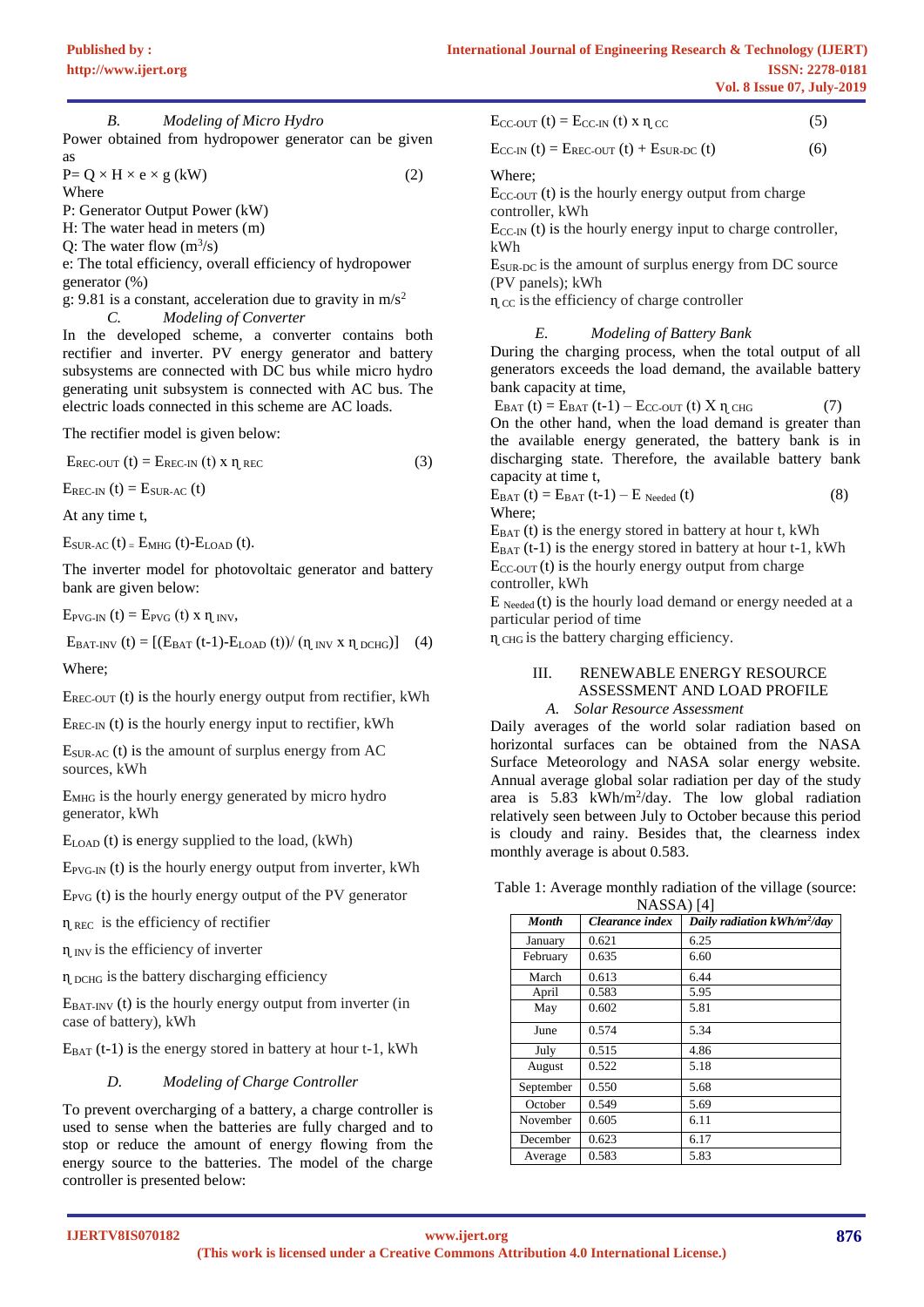

*B. Hydrological Data Assessment*

The maximum discharge was happened in the rainy season (June to September) while the minimum flow happened in dry season of the year which was from October to February [5, 6].



According to the local people information the river is a perennial river and considering the dry season water reduction the design flow can be fixed at  $300 \frac{1}{s}$  or  $0.3 \frac{m^3}{s}$ . *C. Village Load Profile*

The load profile of the village has been derived from data gathered via GIZ Ethiopia and SNNPRS Mining and Energy agency [5, 6]. Survey form for households can be summarized as below.



Fig 5: Village monthly load profile

Jan Feb Mar Apr May Jun Jul Aug Sep Oct Nov Dec Ann

# IV. FUZZY LOGIC CONTROLLER BASED POWER MANAGEMENT

## *A. Basic Concept of Fuzzy Logic Control*

Fuzzy logic idea is similar to the human being's feeling and inference process. Unlike classical control strategy, which is a point-to-point control, fuzzy logic control is a range-to-point or range-to-range control. The output of a fuzzy controller is derived from fuzzificaton of both inputs and outputs using the associated membership functions. A crisp input will be converted to the different members of the associated membership functions based on its value. From this point of view, the output of a fuzzy logic controller is based on its memberships of the different membership functions, which can be considered as a range of inputs [7].

To implement fuzzy logic technique to a real application requires the following three steps:



The power management strategy flowchart of controlling the PV micro hydro battery hybrid system using FLC is shown in Figure 7.

Depending on the load demand and available power, the controller selects individual source or combination of sources that will meet the load demand. It will also control the battery state of charge (SOC) by activating the charger control switch when there is excess power from primary sources and activates the discharging switch in case of primary sources do not meet the load demand. Provided that the loads can't use up the whole output power, and the battery is fully charged, the surplus power is then sent to the irrigation water pump.

The FLC relates the outputs to the inputs using a list of IF-THEN statements called rules. The if-part of the rules describes the fuzzy set (Regions) of the input variables. In this work, the fuzzy input variables are PG, PL, and SOC and output variables are irrigation WP, BS. Where PG, PL, SOC and WP are the generated power, load power, battery state of charge and irrigation water pump states. All four inputs have three (3) trapezoidal membership function such as Low, Medium and High (L, M, H) and all output have two membership function (ON and OFF). The degrees of membership are evaluated to obtain the output controller, and the then-parts of all rules are averaged and weighted by the degrees of membership.

**IJERTV8IS070182**

0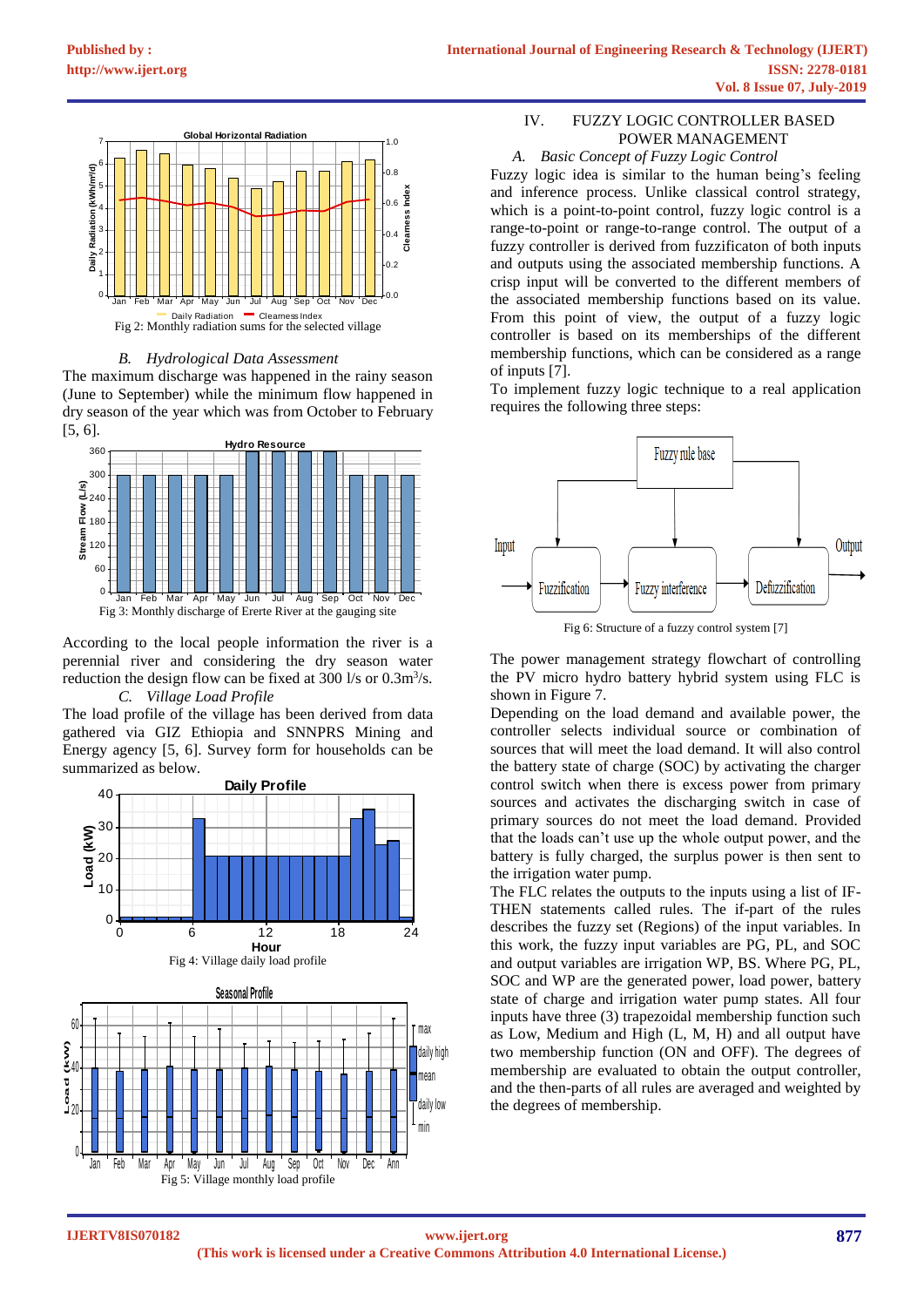Fig 7: Control strategy for PV-micro hydro with battery energy storage system

As shown in the figure 7 above, the system operates in 4 Scenarios. For all the scenarios total power generation  $P_{gen}$ (PV plus micro hydro power) is measured first then it compares with load demand P<sub>load</sub>, and SOC are measured. Different modes of operation are given below,

### *i. Scenario -1*

In this mode P gen is greater than  $P_{load}$  and SOC is less than 80%, battery will be charged. In this mode the buck mode of the buck-boost converter will be in operation according to the controller battery reference power Pbatref. So the power balance equation is

$$
P_{gen} = P_{load} + P_{bat}
$$
 (9)

## *ii. Scenario -2*

 $P_{gen}$  is more than  $P_{load}$  and SOC is more than 80%, battery will not be charged as it touches its maximum limit. In this mode the controller output will be zero. So the battery will not be charged or discharged that is it will be in cut off position. So the irrigation water pump starts its operation. The power balance equation is

$$
P_{gen} = P_{load} + P_{pump} \tag{10}
$$

Irrigation water pump absorbs the excess power.

#### *iii. Scenario -3*

P<sub>gen</sub> is lower than P<sub>load</sub> and SOC is more than 30%, battery should be discharged to meet the load. In this mode the boost mode of the buck-boost converter will be in operation according to the controller battery reference power Pbatref. The power balance equation is

$$
P_{gen} + P_{bat} = P_{load} \tag{11}
$$

$$
(11)
$$

# *iv. Scenario -4*

Pgen is lower than Pload and SOC is less than 30%, so battery will not discharge and system needs to shade some amount of load to balance the demand and supply.<br> $\blacksquare$  Fuzzy Logic Designer: MELESE LOHA





Fig 8: Fuzzy logic designer of the control system

In the above figure 8 there are three inputs variables; power generated, power demand and state of charge of battery and two output variables; battery control and irrigation water pump control. The ranges of input and output variables membership functions are described in the tables 2, 3, and 4 below.

|  |  |  | Table 2: The ranges of input variables membership |
|--|--|--|---------------------------------------------------|
|  |  |  |                                                   |

| function                               |           |         |             |  |  |  |  |
|----------------------------------------|-----------|---------|-------------|--|--|--|--|
| <b>Input variables</b>                 | Low       | Medium  | <b>High</b> |  |  |  |  |
| Power generated $(P_{GEN})$ in KW      | $0 - 1.5$ | $10-30$ | $30-42$     |  |  |  |  |
| Power demand $(P_{\text{LOAD}})$ in KW | $0-10$    | $10-25$ | $25 - 35$   |  |  |  |  |
| Battery SOC %                          | $0 - 30$  | 30-80   | 80-100      |  |  |  |  |

Table 3: The ranges of output variables membership functions

| <i><b>Output</b></i><br>variables | Charging  | <b>Charging/Disch</b><br>arging | <b>Discharging</b> |
|-----------------------------------|-----------|---------------------------------|--------------------|
| Battery<br>controller             | $0 - 0.3$ | $0.3 - 0.8$                     | $0.8 - 1$          |

Table 4: The ranges of output variables membership functions

| Tuncuons                 |            |           |
|--------------------------|------------|-----------|
| Output variables         | <i>OFF</i> | ON        |
| Irrigation WP controller | $0-0.5$    | $0.5 - 1$ |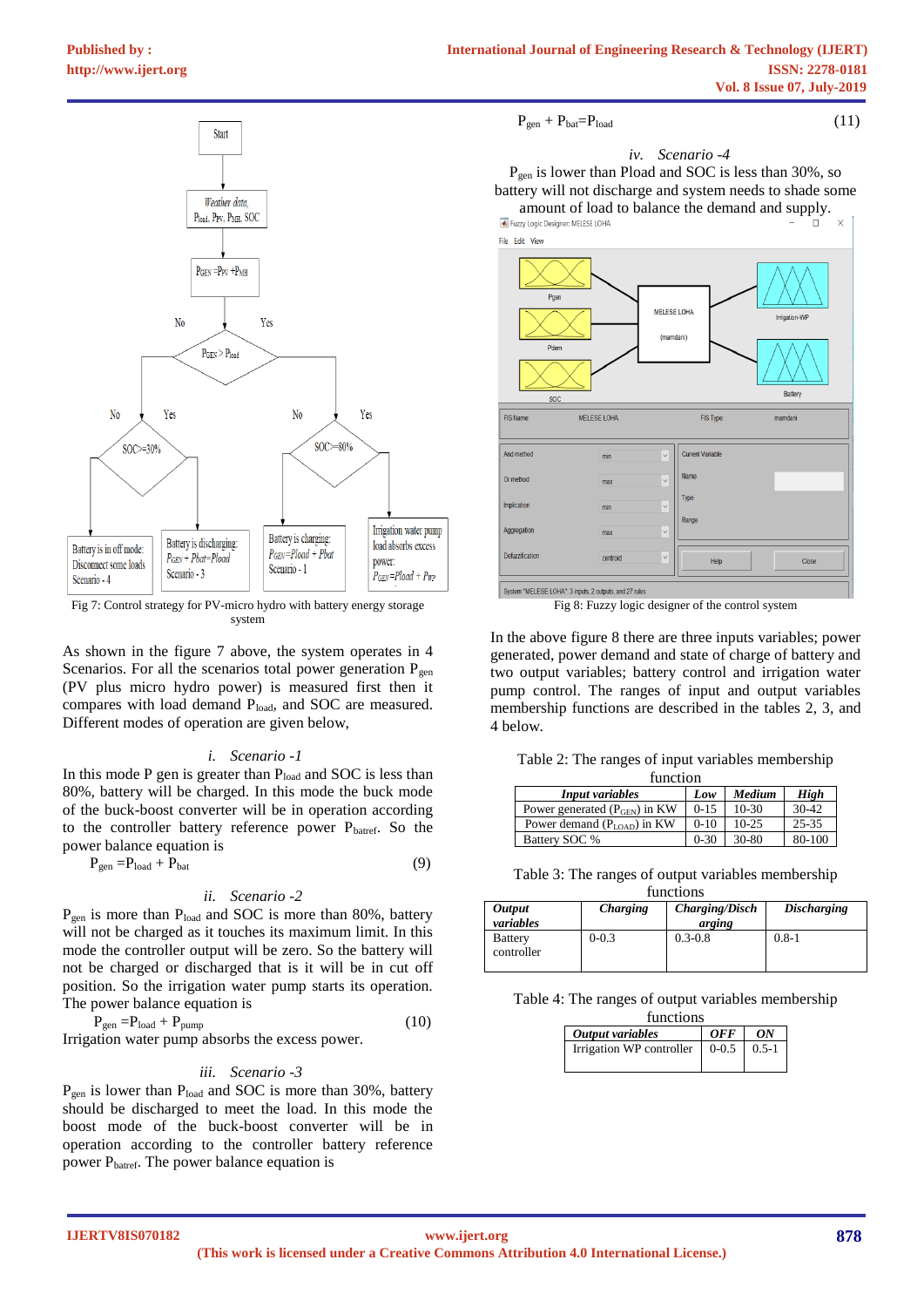

Fig 9: Membership function of power generated

As shown in the figure 9 the ranges of generated power input variables membership functions are described as 0-15 KW (LOW), 10-30KW (MEDIUM) and 25-42KW (HIGH).



Fig 10: Membership function of power demand

As shown in the figure 10 the ranges of demand power input variables membership functions are described as 0-15 KW (LOW), 10-25KW (MEDIUM) and 20-35KW (HIGH).



Fig 11: Membership function of state of charge

As shown in the figure 11 the ranges of state of charge of battery input variables membership functions are described

as 0-30% (LOW), 30-80% (MEDIUM) and 80-100% (HIGH).



Fig 12: Membership function of irrigation water pump control

As shown in the figure 12 the ranges of irrigation water pump control output variables membership functions are described as 0-0.5(OFF) and 0.5-1(ON).



Fig 13: Membership function of battery control

As shown in the figure 13 the ranges of battery control output variables membership functions are described as 0- 0.3(CHARGING),0.3-0.8(CHARGING OR DISCHARGING) and 0.8-1(DISCHARGING).

|  |  |  | Table 5: Fuzzy logic rules |  |  |
|--|--|--|----------------------------|--|--|
|--|--|--|----------------------------|--|--|

| IF $P_{\text{GEN}}$ is L and $P_L$ is L and SOC is L, THEN WP is OFF and BS is          |
|-----------------------------------------------------------------------------------------|
| CO                                                                                      |
| IF $P_{\text{GEN}}$ is L and $P_{\text{L}}$ is M and SOC is L, THEN WP is OFF and BS is |
| CO                                                                                      |
| IF $P_{GEN}$ is L and $P_L$ is H and SOC is L, THEN WP is OFF and BS is                 |
| CO                                                                                      |
| IF $P_{\text{GEN}}$ is L and $P_L$ is L and SOC is M, THEN WP is OFF and BS is          |
| CD                                                                                      |
| IF $P_{\text{GEN}}$ is L and $P_L$ is M and SOC is M, THEN WP is OFF and BS             |
| is CD                                                                                   |
| IF $P_{\text{GEN}}$ is L and $P_{\text{L}}$ is H and SOC is M, THEN WP is OFF and BS is |
| CD.                                                                                     |
| IF $P_{\text{GEN}}$ is L and $P_L$ is L and SOC is H, THEN WP is OFF and BS is          |
| DO                                                                                      |
| IF $P_{\text{GEN}}$ is L and $P_{\text{L}}$ is M and SOC is H, THEN WP is OFF and BS is |
| DO                                                                                      |
| IF $P_{\text{GEN}}$ is L and $P_{\text{L}}$ is H and SOC is H, THEN WP is OFF and BS is |
| DO                                                                                      |
|                                                                                         |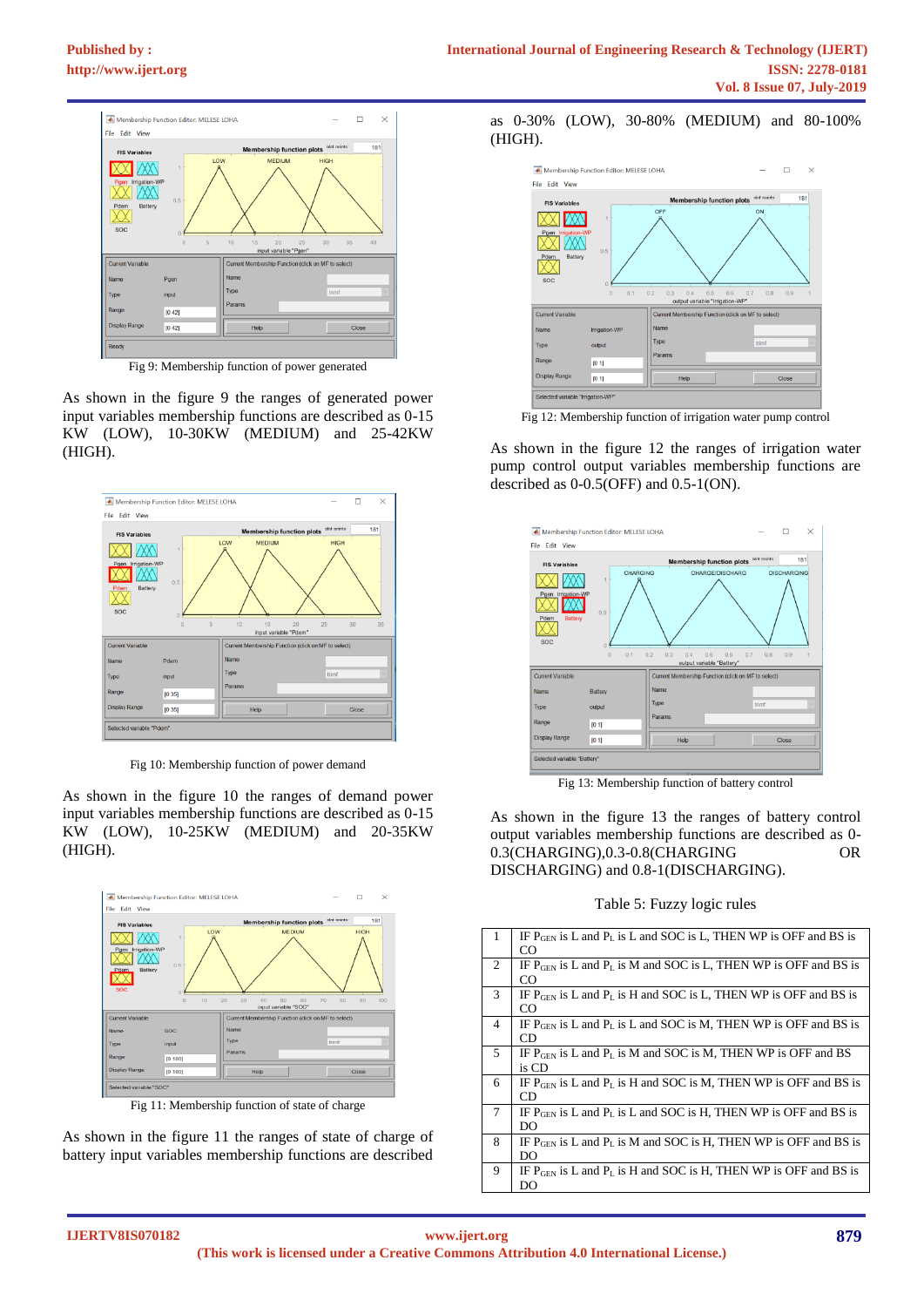| 10 | IF $P_{\text{GEN}}$ is M and $P_L$ is L and SOC is L, THEN WP is OFF and BS is<br>CO          |
|----|-----------------------------------------------------------------------------------------------|
| 11 | IF $P_{\text{GEN}}$ is M and $P_L$ is M and SOC is L, THEN WP is OFF and BS<br>is CO          |
| 12 | IF $P_{\text{GEN}}$ is M and $P_L$ is H and SOC is L, THEN WP is OFF and BS is<br>CO.         |
| 13 | IF $P_{\text{GEN}}$ is M and $P_L$ is L and SOC is M, THEN WP is OFF and BS<br>is CD          |
| 14 | IF $P_{\text{GEN}}$ is M and $P_L$ is M and SOC is M, THEN WP is OFF and BS<br>is CD          |
| 15 | IF $P_{\text{GEN}}$ is M and $P_L$ is H and SOC is M, THEN WP is OFF and BS<br>is CD          |
| 16 | IF $P_{\text{GEN}}$ is M and $P_L$ is L and SOC is H, THEN WP is OFF and BS is<br>DO.         |
| 17 | IF $P_{\text{GEN}}$ is M and $P_L$ is M and SOC is H, THEN WP is OFF and BS<br>is DO          |
| 18 | IF $P_{GEN}$ is M and $P_L$ is H and SOC is H, THEN WP is OFF and BS<br>is DO                 |
| 19 | IF $P_{\text{GEN}}$ is H and $P_L$ is L and SOC is L, THEN WP is OFF and BS is<br>CO          |
| 20 | IF $P_{\text{GEN}}$ is H and $P_L$ is M and SOC is L, THEN WP is OFF and BS is<br>CO          |
| 21 | IF $P_{\text{GEN}}$ is H and PL is H and SOC is L, THEN WP is OFF and BS<br>is CO             |
| 22 | IF P <sub>GEN</sub> is H and P <sub>L</sub> is L and SOC is M, THEN WP is OFF and BS is<br>CD |
| 23 | IF P <sub>GEN</sub> is H and P <sub>L</sub> is M and SOC is M, THEN WP is OFF and BS<br>is CD |
| 24 | IF P <sub>GEN</sub> is H and P <sub>L</sub> is H and SOC is M, THEN WP is OFF and BS<br>is CD |
| 25 | IF P <sub>GEN</sub> is H and P <sub>L</sub> is L and SOC is H, THEN WP is ON and BS is<br>DO  |
| 26 | IF $P_{\text{GEN}}$ is H and $P_L$ is M and SOC is H, THEN WP is ON and BS is<br>DO           |
| 27 | IF $P_{GEN}$ is H and $P_L$ is H and SOC is H, THEN WP is ON and BS is<br>DO                  |

*Note:* L is low, M is medium, H is high, CO is charge only, DO is discharge only CD is charge or discharge, BS is battery status, and WP is irrigation water pump.

*B. Simulink Model of the developed Hybrid System* Figure 14 shows MATLAB/Simulink model of the hybridization of the two primary sources (solar and micro hydro) and the battery.



Fig 14: MATLAB/Simulink simulation model of a proposed hybrid PVmicro hydro battery energy storage system

### V. COMPARISON BETWEEN FUZZY LOGIC CONTROLLER AND CONVENTIONAL PI PERFORMANCE

Rise time is the time required for the response to rise from a specified low value to a specified high value. Fall time is the [time](https://en.wikipedia.org/wiki/Time) taken for the response to decrease (fall) from a specified value to another specified value. Overshoot refers to an output exceeding its final, steady-state value.







Fig 16: Load power response using fuzzy logic controller

The above figure 15 and figure 16 show the load power response of the PI controller and fuzzy logic controller respectively to be explained in terms of rise time, fall time and overshoot.

| Table 6: Load power response comparison using |  |  |  |  |
|-----------------------------------------------|--|--|--|--|
|                                               |  |  |  |  |

| conventional PI and FLC controllers |          |                    |  |  |  |  |
|-------------------------------------|----------|--------------------|--|--|--|--|
| <b>Parameters</b>                   | РI       | <b>Fuzzy</b> logic |  |  |  |  |
| Rise time                           | 26.142ms | 26.003ms           |  |  |  |  |
| Fall time                           | 196.22ms | 196.034ms          |  |  |  |  |
| Overshoot                           | 0.521%   | 0.505%             |  |  |  |  |
|                                     |          |                    |  |  |  |  |

From Table 6 it is known that the FLC controller has short settling time, low rise time and low overshoot when compared with the conventional PI controller.

## VI. CONCLUSION

The power management among PV array, micro hydro, battery bank, the load, and irrigation water pump was controlled using FLC. Under different scenarios of power generation and power consumption by load the controller performs well and at the same time maintaining the battery SOC within minimum and maximum limits. FLC has three input signals, which are hybrid generated power, demand power and state of charge and two output signals battery controller and irrigation water pump controller. 27 base rules, the COG and Max-Min method are utilized to perform this work.

Through simulation work power management of the developed hybrid PV/micro hydro battery energy storage system by using the FLC is compared to the conventional PI controller. The superior performance is noticeable in terms of rise time, fall time and overshoot. Where, the